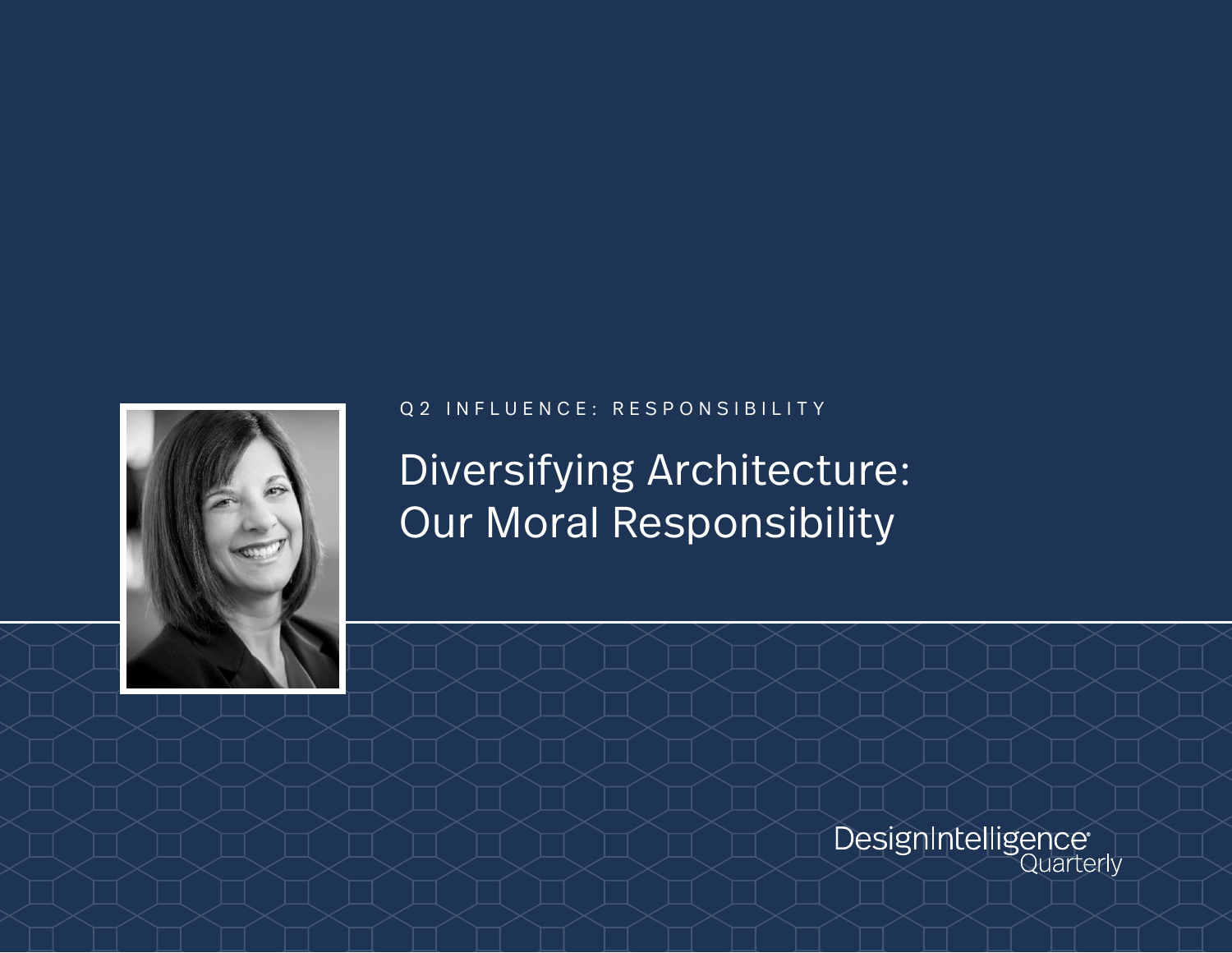

## Diversifying Architecture: Our Moral Responsibility

Lauren Della Bella

President, SHP

## SHP President Lauren Della Bella issues a challenge to the profession

Several years ago, I had a conversation with one of my employees about how difficult it was for him to decide to pursue a career in architecture. As the first person in his family to go to college, he felt tremendous press employees about how difficult it was for him to decide to pursue a career in architecture. As the first person in his family to go to college, he felt tremendous presfiguring it out as he went along; the cost of college left him no room for indecision. He received minimal guidance from his family and his high school. Most daunting of all? This bright, thoughtful young man is Black, and when he looked for guidance and mentoring, he didn't see people in our profession that look like him.

As a white woman, I couldn't fully put myself in his shoes, but I could relate, in part because I can still recall what it was like, nearly 40 years ago, entering our male-dominated profession. To reinforce my connection to this issue, throughout my career, I have interviewed and hired countless people, and candidates of color have consistently been in short supply.

Architecture is a profession that eagerly — often doggedly takes on clients' complex and nuanced challenges. We are wired to attack problems and are addicted to the surge of pride and accomplishment that comes with solving them. Yet, mystifyingly, after decades, we have not solved the real and unmistakable issue of diversity, equity and inclusion (DEI) in our practices.

We have a moral responsibility to accomplish this now.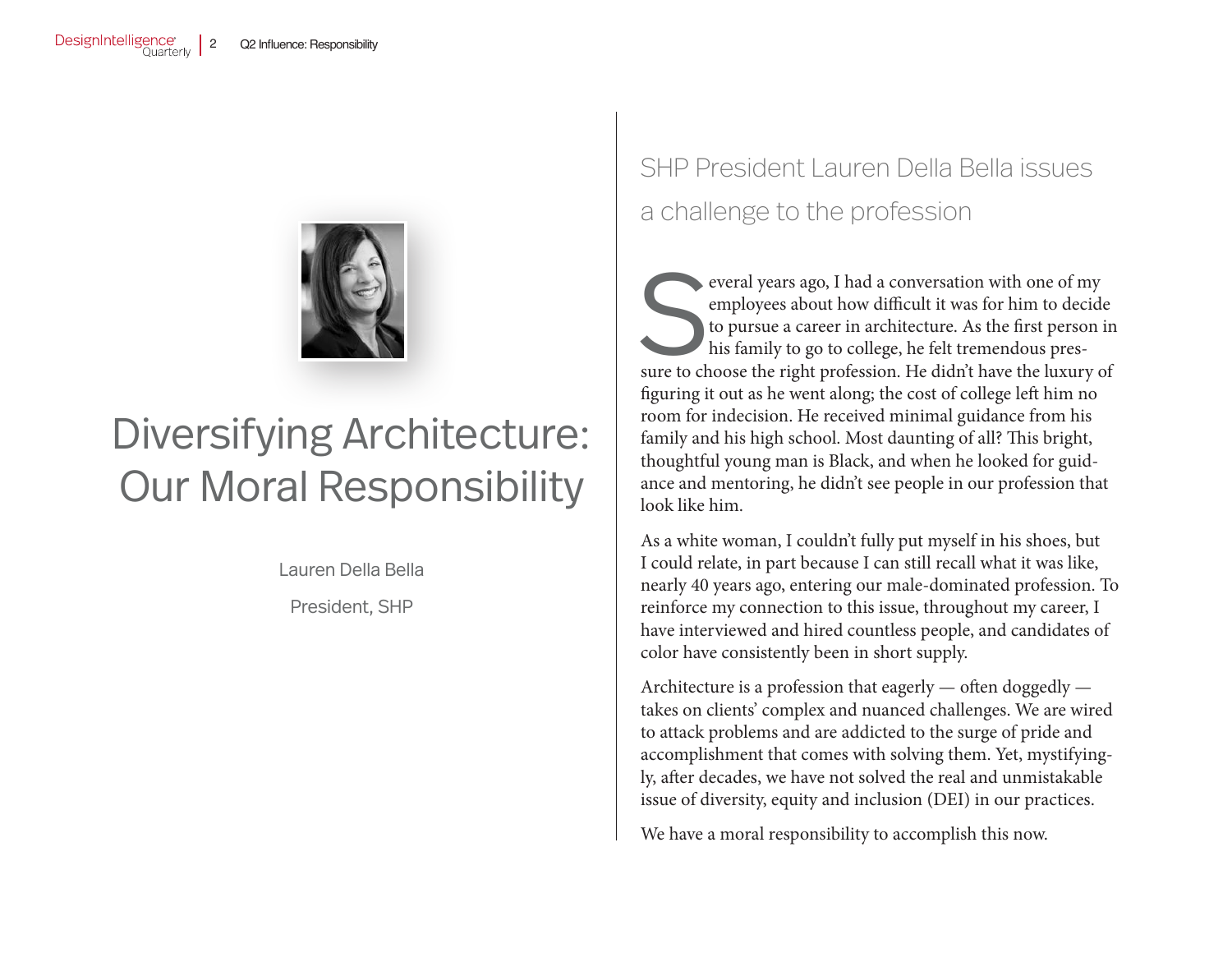Proper cultures can't simply be manufactured; they must be lived. When a truly welcome and supportive culture for all is real, then opportunities for individual and collective growth naturally follow — and feel genuine.

Attracting, retaining and rewarding diverse talent who reflect the human fabric of our communities and country should not be so difficult. Unfortunately, the political divide in the U.S. over race, immigration, women's rights and other issues — plus the disturbing inequities around access to quality education make it harder than it should be. But that's no excuse for not doing the right thing.

In this spirit, the AIA has made diversity a priority while acknowledging the magnitude of the task. They're right. Public entities have used set-asides to address inequities, and the results have been hit-or-miss because — and this is too often missed achieving equity and diversity is not really about ownership or revenue, it's about culture.

Creating firms with consistent cultures of acceptance, inclusivity, learning and support is essential to attracting and retaining a diverse staff. Such support means a willingness to meet people where they are, to listen and truly hear how *their* experiences influence *their* needs and *their* wants. For example, providing a Muslim designer a place to pray during the workday is just as important as providing a new mother a place to pump breast milk for her child. Encouraging participation in industry events, allocating time for consequential pro bono work, sponsoring H1B applications and advocating for the underserved are all opportunities to create and sustain more diverse and inclusive cultures.

Proper cultures can't simply be manufactured; they must be *lived*. When a truly welcome and supportive culture for all is real, then opportunities for individual and collective growth naturally follow — and feel genuine. When companies only pay lip service to DEI, they not only shirk their responsibilities but thwart human flourishing.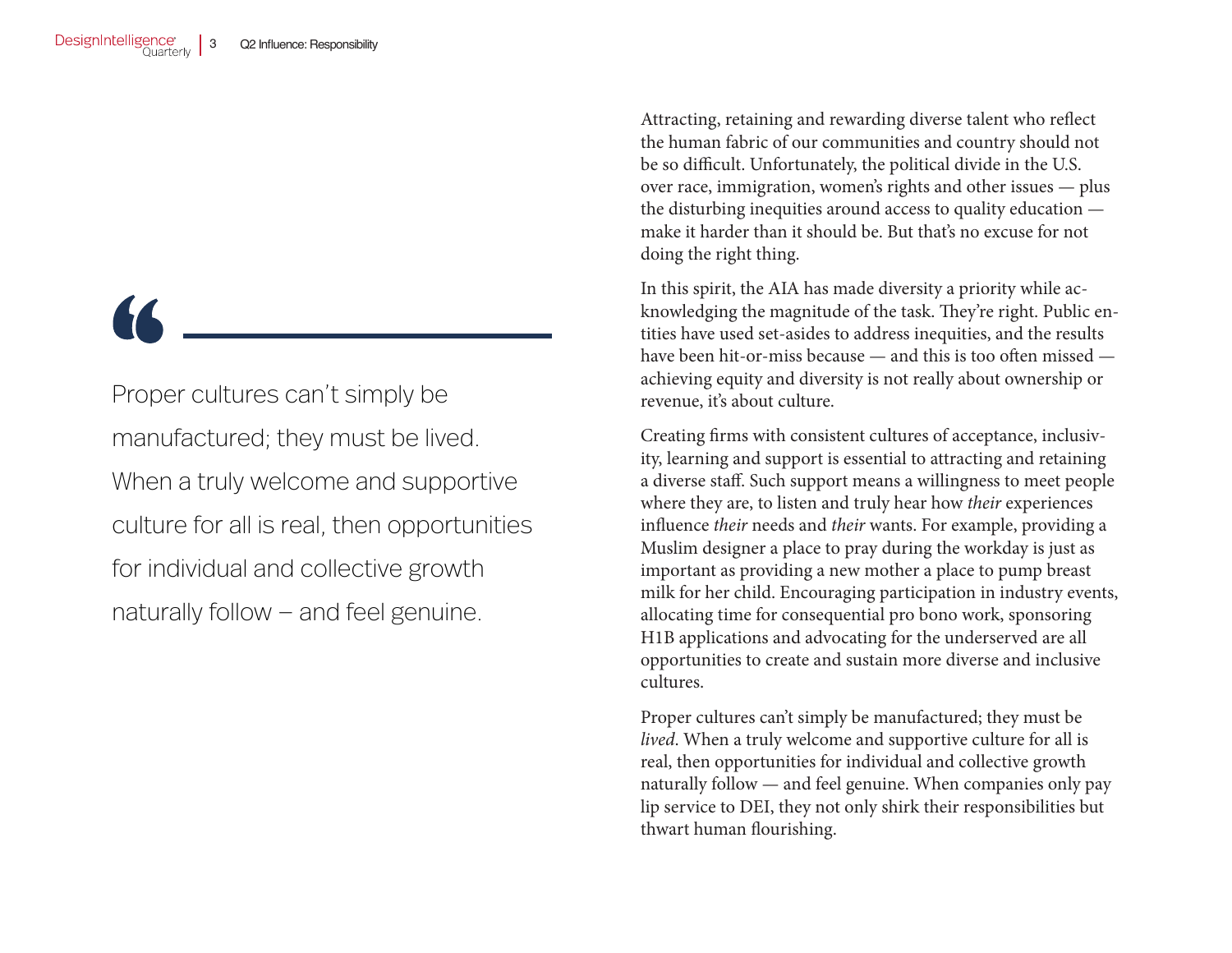66

What our profession needs to do to create and sustain a more diverse workforce can be done. We all have a responsibility to support these efforts.

Of course, before we can attract and retain more diverse talent, our industry must do a better job exposing underserved populations to the design professions. Career days at local schools are a good start but far from enough. It is our responsibility to meaningfully connect, mentor and guide students *long before* they're completing their college applications. Most importantly, students must see and be able to connect with people that look like them.

If you're not sure where to start to solve this problem, here's some inspiration: the Architectural Foundation of Cincinnati's Design Lab. It's free, hands-on, K-8 education program is provided to local teachers, particularly those in low-income neighborhoods. The program, which reaches 2,000 students a year, is focused on building awareness, knowledge and community to broaden and deepen student appreciation for the natural and built environments.



*Design Lab students, images courtesy SHP*